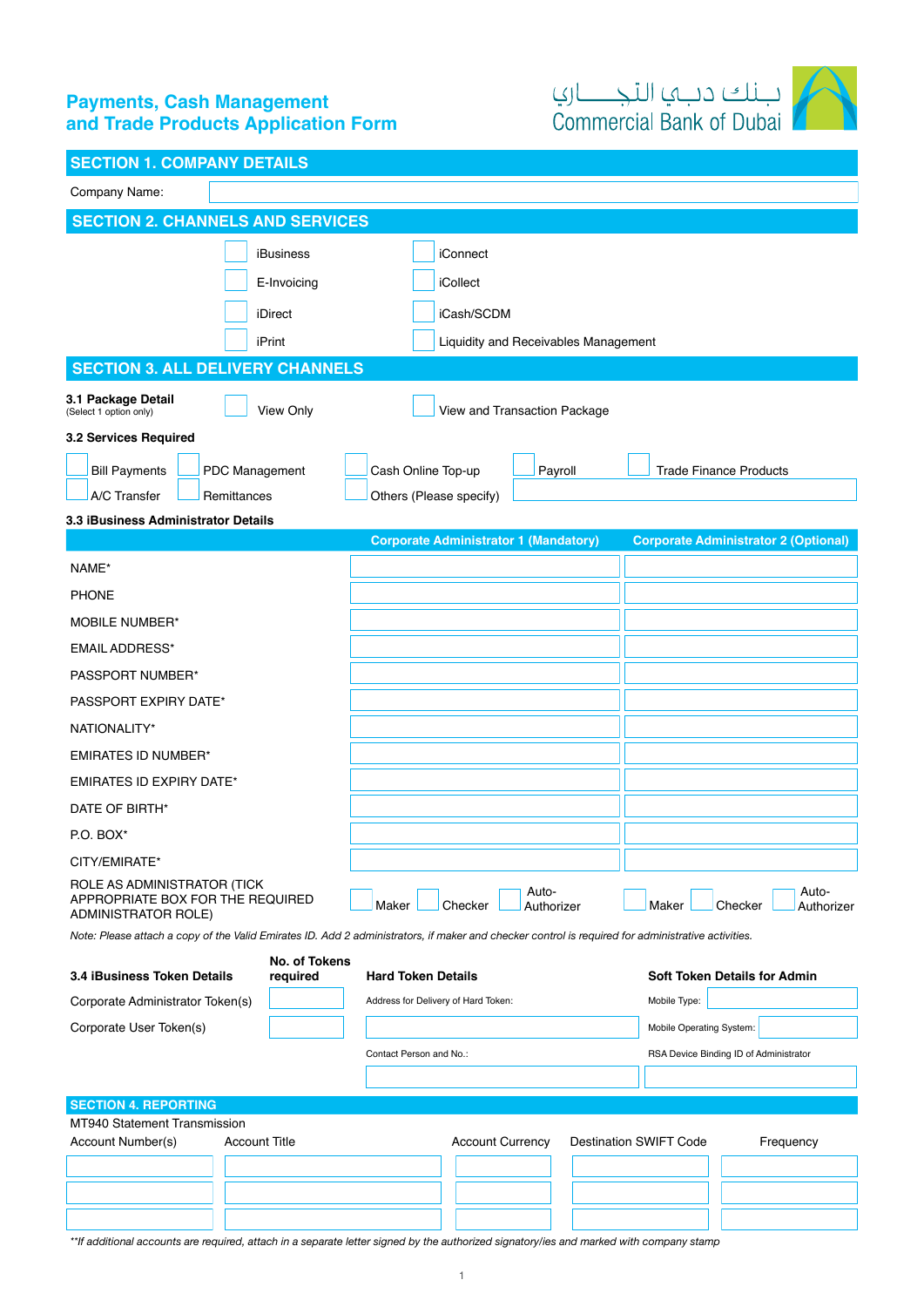

Product Subscription

**Product Fee Details** 

**SECTION 5. ACCOUNT MAPPING DETAILS** 

| <b>Account Number</b> | <b>Account Title</b> | All Products | <b>iBusiness</b> | iCollect | ≏ | iCash/SC<br>iPrint | iConnect | iDirect<br>LMS/RMS<br>E-Invoicing | Trade Finance |
|-----------------------|----------------------|--------------|------------------|----------|---|--------------------|----------|-----------------------------------|---------------|
|                       |                      |              |                  |          |   |                    |          |                                   |               |
|                       |                      |              |                  |          |   |                    |          |                                   |               |
|                       |                      |              |                  |          |   |                    |          |                                   |               |
|                       |                      |              |                  |          |   |                    |          |                                   |               |
|                       |                      |              |                  |          |   |                    |          |                                   |               |

\*\*If additional accounts are required, attach in a separate letter signed by the signatory and marked with company stamp

### **SECTION 6. CHARGE ACCOUNT FOR SETUP AND MONTHLY FEES**

| <b>Account Number</b>                                                                                                                   | <b>Account Title</b>                                                        | All Products<br><b>Business</b><br>MT940 | iCash/SCDM<br>iCollect<br>iPrint                            | Trade Finance<br>E-Invoicing<br><b>LMS/RMS</b><br>iConnect<br>iDirect |  |  |  |  |  |
|-----------------------------------------------------------------------------------------------------------------------------------------|-----------------------------------------------------------------------------|------------------------------------------|-------------------------------------------------------------|-----------------------------------------------------------------------|--|--|--|--|--|
| <b>SECTION 7. iPrint</b>                                                                                                                |                                                                             |                                          |                                                             |                                                                       |  |  |  |  |  |
| <b>7.1 Service Details</b>                                                                                                              | <b>Standard Cheque</b>                                                      |                                          | Special Cheque (A4 Size)<br>No. of Special Cheques required |                                                                       |  |  |  |  |  |
|                                                                                                                                         | ** Attached Special Cheque Speciment and Authorization Letter               |                                          |                                                             |                                                                       |  |  |  |  |  |
| 7.2 Digital Signature Required                                                                                                          | Yes                                                                         | <b>No</b>                                |                                                             |                                                                       |  |  |  |  |  |
| <b>SECTION 8. iCollect</b>                                                                                                              |                                                                             |                                          |                                                             |                                                                       |  |  |  |  |  |
|                                                                                                                                         | 8.1 Details for Scanner Installation and Cheque Collection                  |                                          |                                                             |                                                                       |  |  |  |  |  |
| Complete Address:                                                                                                                       |                                                                             |                                          |                                                             |                                                                       |  |  |  |  |  |
| <b>Contact Person:</b>                                                                                                                  |                                                                             |                                          |                                                             |                                                                       |  |  |  |  |  |
| <b>Contact Number:</b>                                                                                                                  |                                                                             |                                          |                                                             |                                                                       |  |  |  |  |  |
| **If additional accounts are required, attach in a separate letter signed by the authorized signatory/ies and marked with company stamp |                                                                             |                                          |                                                             |                                                                       |  |  |  |  |  |
| <b>SECTION 9. iCash</b>                                                                                                                 |                                                                             |                                          |                                                             |                                                                       |  |  |  |  |  |
| 9.1 Service Details                                                                                                                     | Unverified Cash Pick-up<br>Exchange of Cash against different denominations |                                          | Cash Delivery<br><b>Coins Delivery</b>                      |                                                                       |  |  |  |  |  |

| 9.2 Collection/Delivery Address Details |       |        |                         |  |  |  |  |  |
|-----------------------------------------|-------|--------|-------------------------|--|--|--|--|--|
| Complete Address:                       |       |        |                         |  |  |  |  |  |
| Contact Person:                         |       |        |                         |  |  |  |  |  |
| Contact Number:                         |       |        |                         |  |  |  |  |  |
| Frequency (No. of Trips/Day):           | Daily | Weekly | Others (Please specify) |  |  |  |  |  |

\*\*If additional accounts are required, attach in a separate letter signed by the authorized signatory/ies and marked with company stamp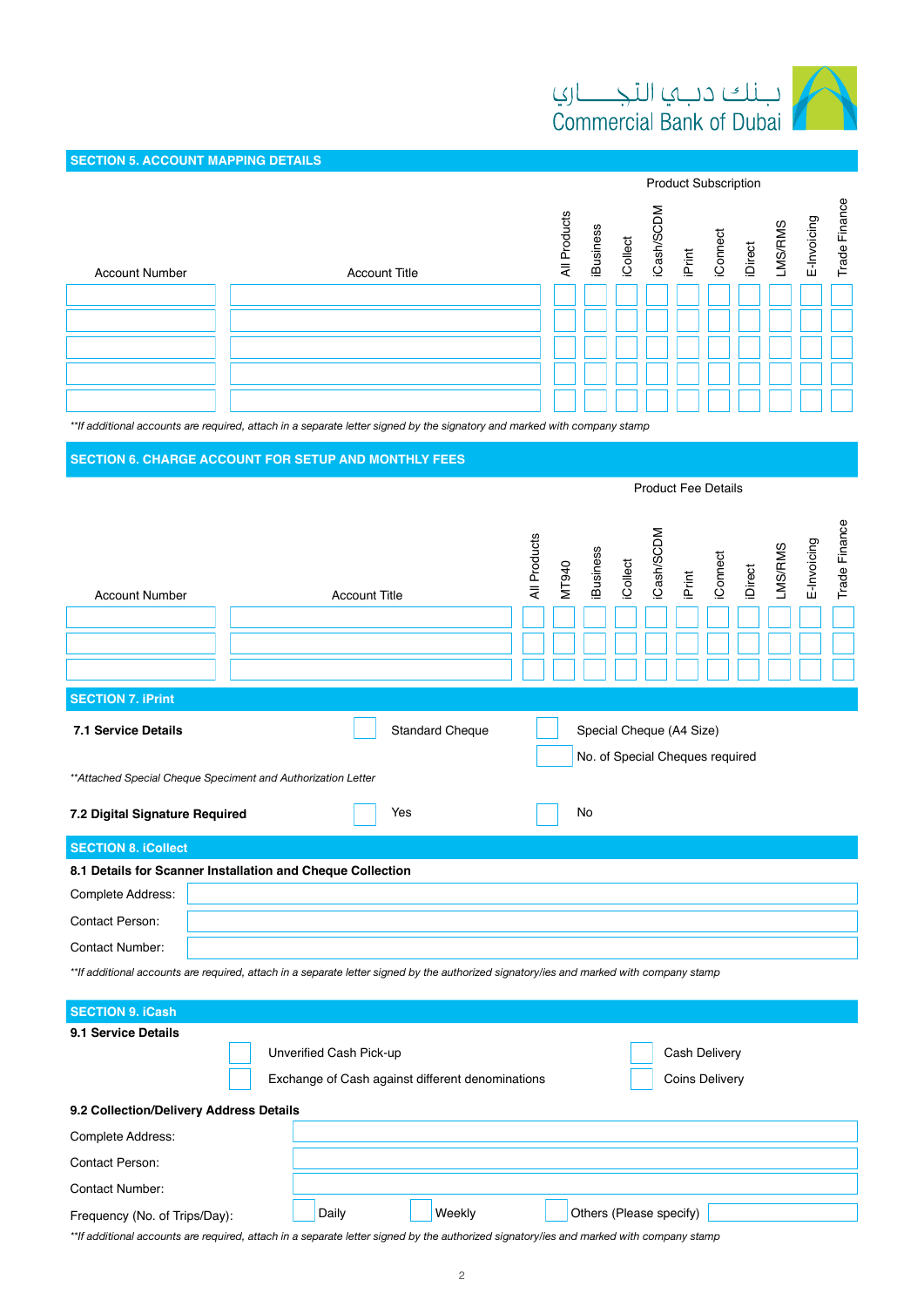

| <b>SECTION 10. SCDM</b>                                                                                                                                                                     |                             |                            |                                        |                     |  |  |  |
|---------------------------------------------------------------------------------------------------------------------------------------------------------------------------------------------|-----------------------------|----------------------------|----------------------------------------|---------------------|--|--|--|
| <b>10.1 Service Details</b>                                                                                                                                                                 |                             |                            |                                        |                     |  |  |  |
| 1,200 Notes                                                                                                                                                                                 | Number of SCDM              |                            | 4,000 Notes                            | Number of SCDM      |  |  |  |
| 2,500 Notes                                                                                                                                                                                 | Number of SCDM              |                            | 10,000 Notes                           | Number of SCDM      |  |  |  |
| <b>10.2 SCDM Installation Address Details</b>                                                                                                                                               |                             |                            |                                        |                     |  |  |  |
| Complete Address:                                                                                                                                                                           |                             |                            |                                        |                     |  |  |  |
| <b>Contact Person:</b>                                                                                                                                                                      |                             |                            |                                        |                     |  |  |  |
| <b>Contact Number:</b>                                                                                                                                                                      |                             |                            |                                        |                     |  |  |  |
| Email ID for portal access                                                                                                                                                                  |                             |                            |                                        |                     |  |  |  |
| **If additional SCDMs are required, attach in a separate letter signed by the authorized signatory/ies and marked with company stamp                                                        |                             |                            |                                        |                     |  |  |  |
| <b>SECTION 11. iConnect</b>                                                                                                                                                                 |                             |                            |                                        |                     |  |  |  |
| 11.1 Host-to-Host Approval Details                                                                                                                                                          | Semi Host-to-Host           |                            | Full Host-to-Host                      |                     |  |  |  |
| 11.2 File Processing Details - Remittances                                                                                                                                                  | Full File Processing        |                            | <b>Partial File Processing</b>         |                     |  |  |  |
| 11.3 File Processing Details - iPrint                                                                                                                                                       | <b>Full File Processing</b> |                            | Partial File Processing                |                     |  |  |  |
|                                                                                                                                                                                             |                             |                            |                                        |                     |  |  |  |
| Complete Address:                                                                                                                                                                           |                             |                            |                                        |                     |  |  |  |
| Contact Person:                                                                                                                                                                             |                             |                            |                                        |                     |  |  |  |
| <b>Contact Number:</b>                                                                                                                                                                      |                             |                            |                                        |                     |  |  |  |
| <b>SECTION 12. LIQUIDITY &amp; RECEIVABLES MANAGEMENT</b>                                                                                                                                   |                             |                            |                                        |                     |  |  |  |
|                                                                                                                                                                                             |                             |                            |                                        |                     |  |  |  |
| <b>12.1 Service Details</b>                                                                                                                                                                 | Sweeping                    |                            | Pooling                                | Inter-Company Loans |  |  |  |
|                                                                                                                                                                                             | Virtual account             |                            | <b>Account Pooling</b>                 |                     |  |  |  |
| 12.2 Parent Company (the "Client") Name:                                                                                                                                                    |                             |                            |                                        |                     |  |  |  |
| Parent Company Account Number:                                                                                                                                                              |                             |                            |                                        |                     |  |  |  |
| Parent Company iBusiness Account Number                                                                                                                                                     |                             |                            |                                        |                     |  |  |  |
| ** Additional Forms required to be filled-out if opting for above services                                                                                                                  |                             |                            |                                        |                     |  |  |  |
| We understand and hereby agree that all products offered in this Form will be governed by CBD Terms and Conditions applicable on respective                                                 |                             |                            |                                        |                     |  |  |  |
| product which copy is provided with this form. We represent and warrant the signatory(s) below is/are duly authorized to enter into this                                                    |                             |                            |                                        |                     |  |  |  |
| agreement on company's behalf. We agree and authorize the Bank to debit from our account No.                                                                                                |                             |                            |                                        |                     |  |  |  |
| all applicable charges. In case not specifying an account number, CBD may debit the account/s above mentioned in this Form under Section 6.<br>For charge details, please visit www.cbd.ae. |                             |                            |                                        |                     |  |  |  |
|                                                                                                                                                                                             |                             |                            |                                        |                     |  |  |  |
|                                                                                                                                                                                             |                             |                            |                                        |                     |  |  |  |
|                                                                                                                                                                                             |                             |                            |                                        |                     |  |  |  |
|                                                                                                                                                                                             |                             |                            |                                        |                     |  |  |  |
|                                                                                                                                                                                             |                             |                            | Authorized Signature and Company Stamp |                     |  |  |  |
| Authorized Signature and Company Stamp                                                                                                                                                      |                             | Name                       |                                        |                     |  |  |  |
| Name                                                                                                                                                                                        |                             |                            |                                        |                     |  |  |  |
| Date                                                                                                                                                                                        |                             | Date                       |                                        |                     |  |  |  |
| <b>FOR BANK USE ONLY</b>                                                                                                                                                                    |                             |                            |                                        |                     |  |  |  |
| Received By                                                                                                                                                                                 |                             | Approved By                |                                        |                     |  |  |  |
| Enrolled By                                                                                                                                                                                 |                             | Signature/Date             |                                        |                     |  |  |  |
| Date                                                                                                                                                                                        |                             | <b>Documents Submitted</b> |                                        |                     |  |  |  |
|                                                                                                                                                                                             |                             |                            |                                        |                     |  |  |  |
|                                                                                                                                                                                             |                             | Passport                   | Visa                                   | <b>Emirates ID</b>  |  |  |  |
|                                                                                                                                                                                             |                             |                            |                                        |                     |  |  |  |
|                                                                                                                                                                                             |                             |                            |                                        |                     |  |  |  |
| Signature/                                                                                                                                                                                  |                             |                            |                                        |                     |  |  |  |